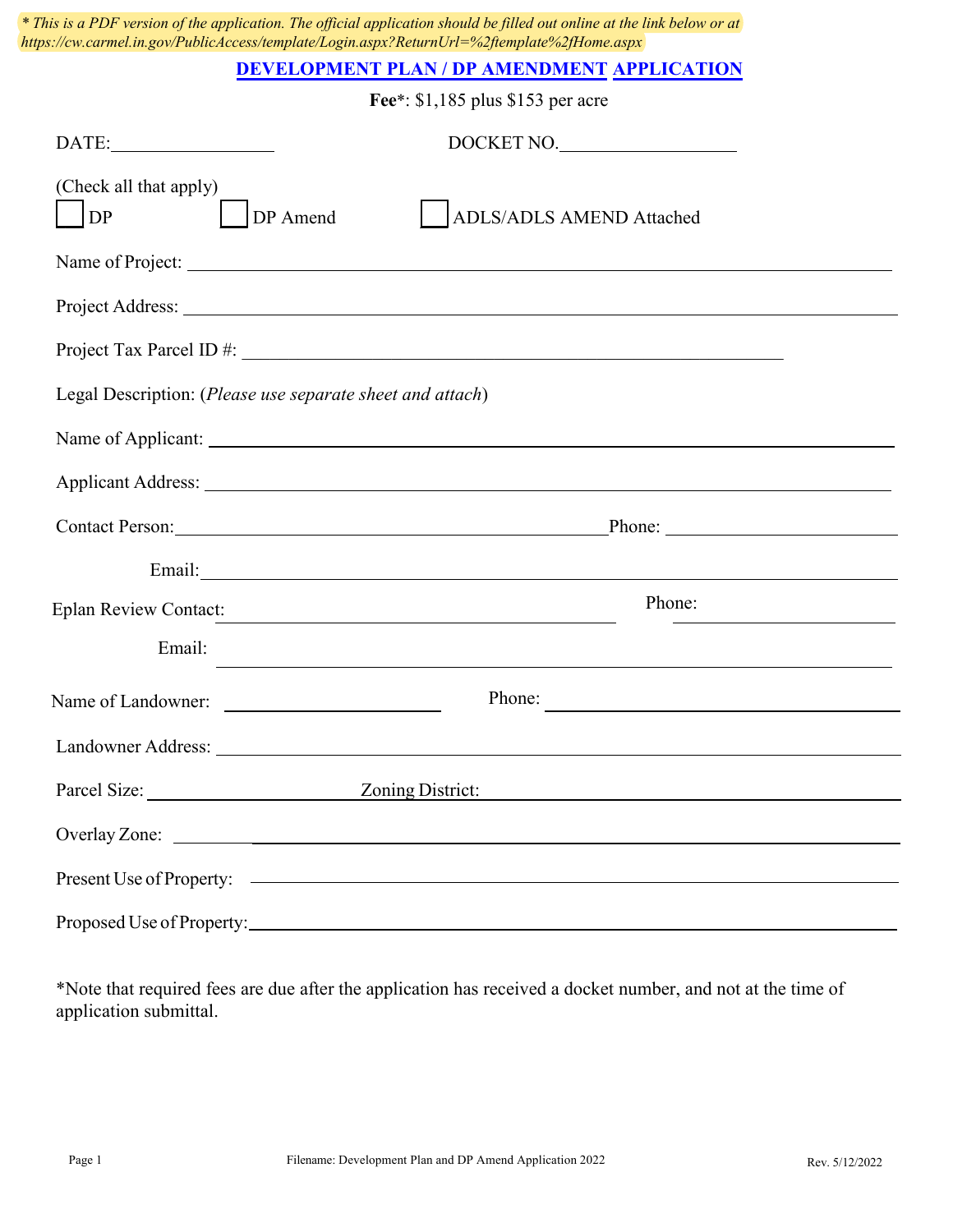### **OWNERS AFFIDAVIT**

The undersigned agrees that any construction, reconstruction, enlargement, relocation or alteration of structures, or any change in the use of land or structures requested by this application will comply with and conform to all applicable laws of the State of Indiana and the Unified Development Ordinance of Carmel, Indiana, adopted under the authority of Acts of 1979, Public Law 178, Sec. 1, et seq., General Assembly of the State of Indiana, and all Acts amendatory thereto.

| Signed:                                          |                                                                                                                          |
|--------------------------------------------------|--------------------------------------------------------------------------------------------------------------------------|
| Owner                                            | Agent                                                                                                                    |
| (Typed/Printed)                                  | (Typed/Printed)                                                                                                          |
| <b>STATE OF INDIANA</b><br>SS:                   |                                                                                                                          |
| and believes.                                    | The undersigned, having been duly sworn upon oath says that the above information is true and correct and he is informed |
|                                                  | (Signature of Petitioner)                                                                                                |
|                                                  | County of County in which notarization takes place)<br>County in which notarization takes place)                         |
|                                                  | for County, State of Indiana, personally appeared<br>(Notary Public's county of residence)                               |
| (Property Owner, Attorney, or Power of Attorney) | and acknowledge the execution of the foregoing                                                                           |
|                                                  | instrument this day of $\frac{day}{(day)}$ day of (month) $(year)$                                                       |
|                                                  |                                                                                                                          |
| (SEAL)                                           | Notary Public--Signature                                                                                                 |
|                                                  | Notary Public-Printed/Typed Name                                                                                         |
|                                                  |                                                                                                                          |
|                                                  |                                                                                                                          |
|                                                  |                                                                                                                          |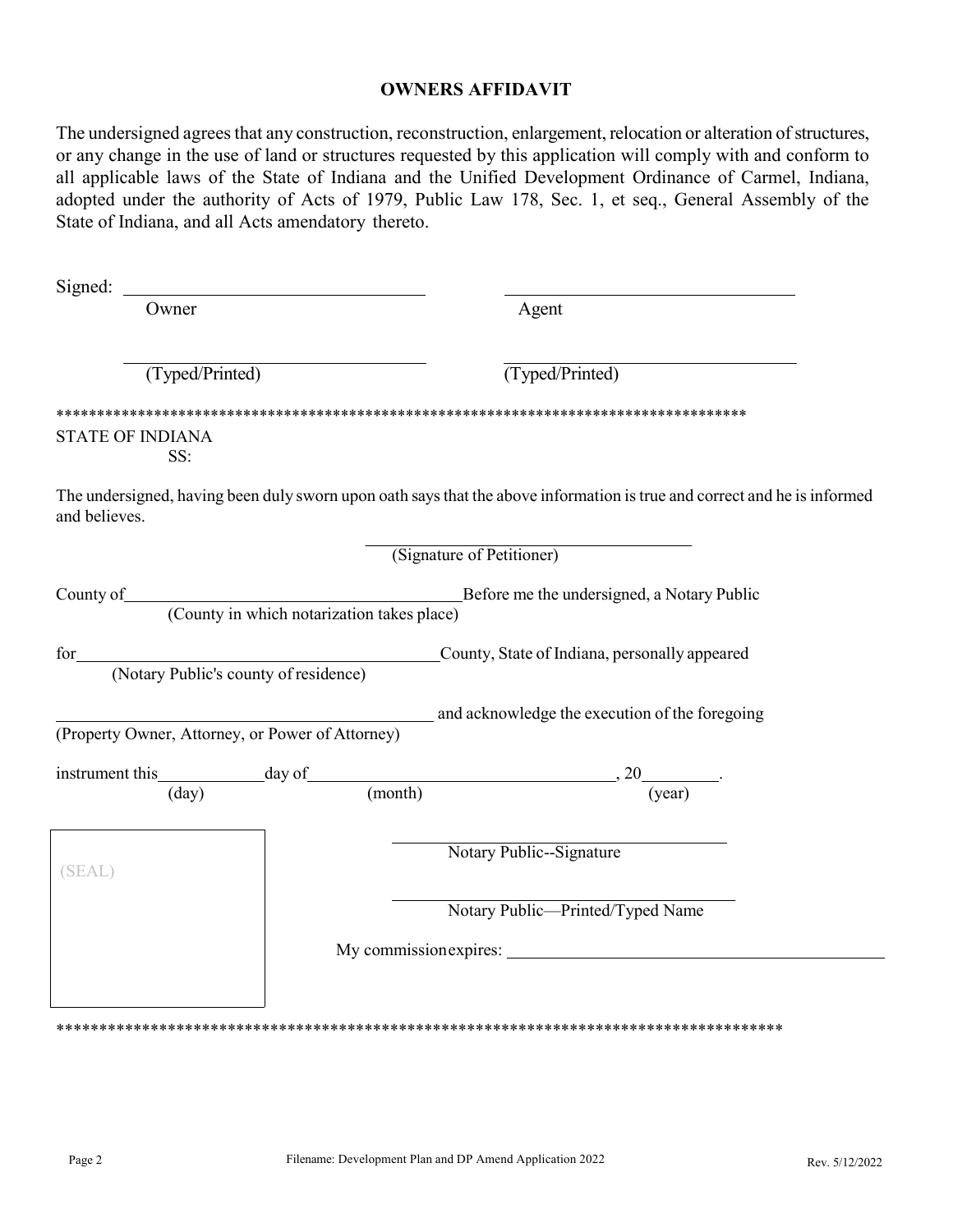## **Submittal Requirements/Checklist**

Application requirements and process information come from Article 9 of the Carmel Unified Development Ordinance. It is advised that all applicants carefully read Article 9 prior to filing. Below is a checklist of items that are required for a complete filing.

As of January 1, 2019, electronic-only submittals are accepted. **You can submit an electronic application through [Carmel's Public Portal, our on-line application website.](https://cw.carmel.in.gov/PublicAccess/template/Login.aspx)** Afterwards, plans and documents are to be submitted electronically through ProjectDox, Carmel's ePlan review software. Please see the [Electronic Plan Review handout](https://www.carmel.in.gov/home/showpublisheddocument?id=13285) for more information on the process and what needs to be submitted. *Plans are to be distributed to all Technical Advisory Committee authorities by the applicant, by the filing deadline as well*.

#### **Electronic copies of the following applicable materials are required:**

- $\Box$  Completed application signed by the owner of the subject property or an authorized agent, notarized, and filed at least 60 days prior to the next scheduled public hearing.
- $\Box$  Scaled site plan that includes:
	- 1. Existing and proposed principal structures and accessory structures.
	- 2. Parking plan.
	- 3. Existing and proposed public rights of way (internal and adjoining).
	- 4. Location of easements (utility, drainage, landscape, access, etc.)
	- 5. Building setback lines.
	- 6. Building coverage calculation;
	- 7. Existing and proposed utility structures and systems.
- $\Box$  Exterior architectural building elevations (4 sides) of all structures and trash enclosures
- $\Box$  Floor plans for all floors
- □ Signage Plan
- $\Box$  Site diagram overlaid on aerial photograph, including area within a two-parcel radius
- $\Box$  Landscape plan (to scale) on an engineered site plan that indicates location, number, species, caliper measurementsizes, tree preservation, all drainage and utility easements, and any other information deemed necessary for a thorough review.
- $\Box$  Traffic study if warranted (to be determined at the pre-filing meeting).
- $\Box$  Prepare an estimated construction cost to comply with the Transportation Plan per UDO Section 1.07(E). (Contact Carmel Engineering Dept. for more detail, at 317-571-2441.)
- □ Drainage plan
- $\Box$  The Hamilton County Surveyor's Office requires all Erosion Control Plans be labeled as "Stormwater" Pollution Prevention Plans", aka SWPPP Plans.
- $\Box$  Lighting plan with photometrics and fixture details
- $\Box$  Covenants and commitments, if any
- □ Service reports and/or emails/letters from TAC members

**All documents must be legible and of the required size and scale. The omission of any of the material indicated in the above checklist may lead to your petition being placed on a later docket, or not accepted for filing.**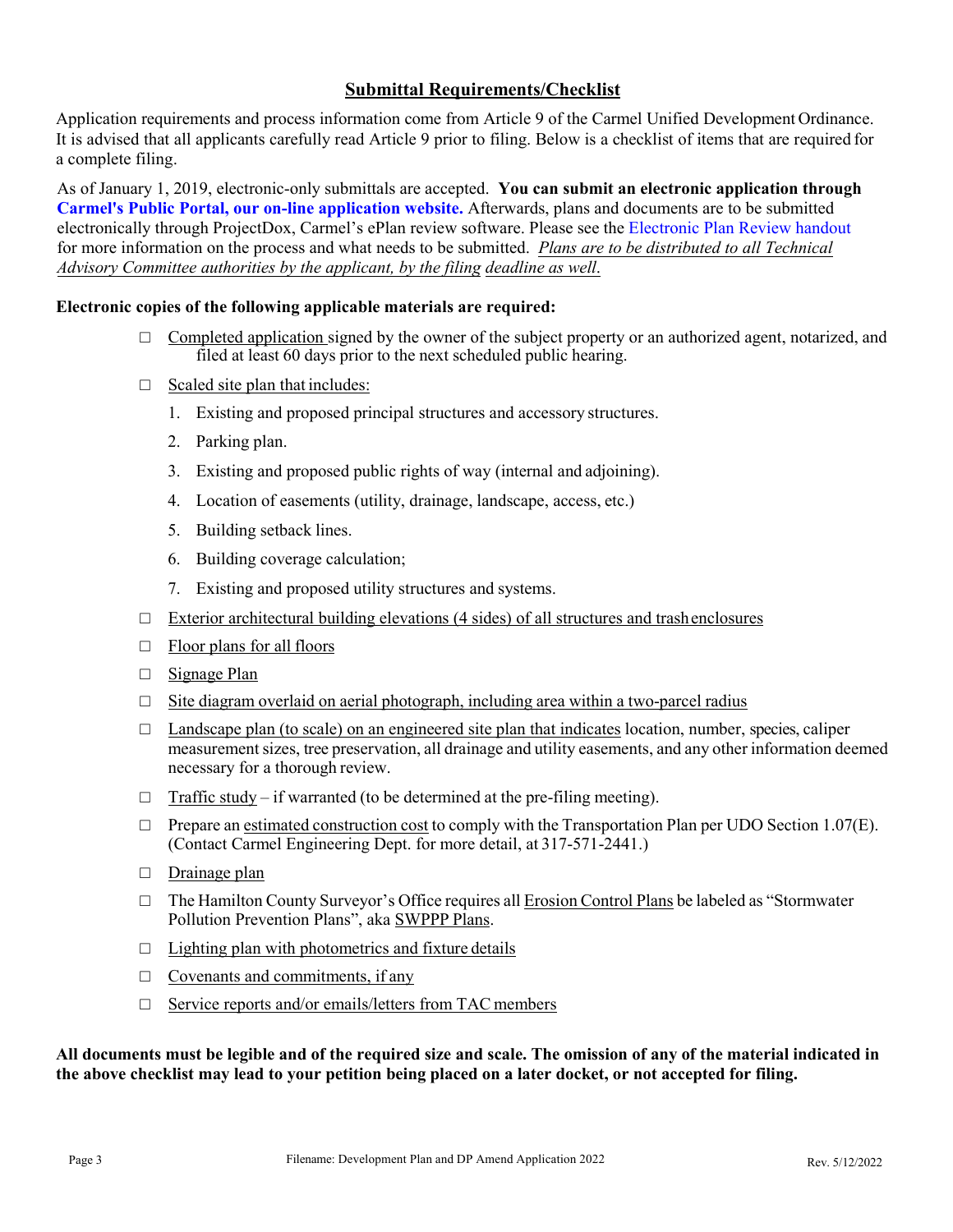### DEVELOPMENT PLAN APPROVAL PROCESS

The following is a chronological listing of the steps required for processing a development plan or development plan amendment. This process is necessary for construction of new buildings, or changes to existing buildings, and their surrounding site.

- 1. Initial discussion with staff regarding applicable ordinances, design standards, condition/capacity of infrastructure, and availability of utilities.
- 2. Developer presents site plans and elevations for review by staff.
- 3. Developer emails application and uploads electronic plans required to be placed on the Plan Commission docket.
- 4. Submit plans to TAC (Technical Advisory Committee members) for their review.
- 5. Administrative review by the Department of Community Services staff.
- 6. The Technical Advisory Committee reviews the plan and offers review comments and recommendations.
- 7. Petitioner obtains list of all property owners within a 660 foot radius (or 2 properties deep, whichever is less) of the subject property from the Hamilton County Transfer & Mapping Office (in Noblesville).
- 8. Petitioner prepares legal notices for property owner notification and newspaper advertisement and advises staff.
- 9. Petitioner submits newspaper advertisement to a locality newspaper that circulates within the City (Current in Carmel and refer to Public Notice Requirements on the Plan Commission Calendar) at least 21 days prior to the public hearing.
- 10. Petitioner mails notice (first class mail with certificate of mailing) to all property owners within a 660 foot radius at least 21 days prior to the public hearing and also places public hearing sign on his/her site.
- 11. Petitioner prepares paper copies of information packets for the Plan Commission, to be submitted no later than noon 10 days prior to the first public hearing. The following is a list of items that should be included in each Plan Commission Member's info packet:
	- a) Cover Page
	- b) Brief description of the project
	- c) Legible Plans (architecture, design, site plan, lighting, landscaping, signage)
- d) Location Map
- e) Site Plan laid over aerial view of property
- f) Any other supporting information landscape plan, etc.
- 12. Fee to be paid 10 days prior to meeting date.
- 13. Plan Commission Agenda is posted 10 days prior to meeting, and staff reports are released 5 days prior.
- 14. Plan Commission holds public hearing and gathers information from public.
- 15. The Plan Commission refers project to a Committee for further review.
- 16. The Committee will forward the project to the full Plan Commission with a recommendation. Upon return to the Plan Commission, they will either approve or deny at this time, with a final vote.

\*If the request is to amend an existing development plan, and is a minor request (lighting change, changes to rear of building, etc.), staff may determine that no public hearing is necessary, and will review the request administratively or have the Committee review it.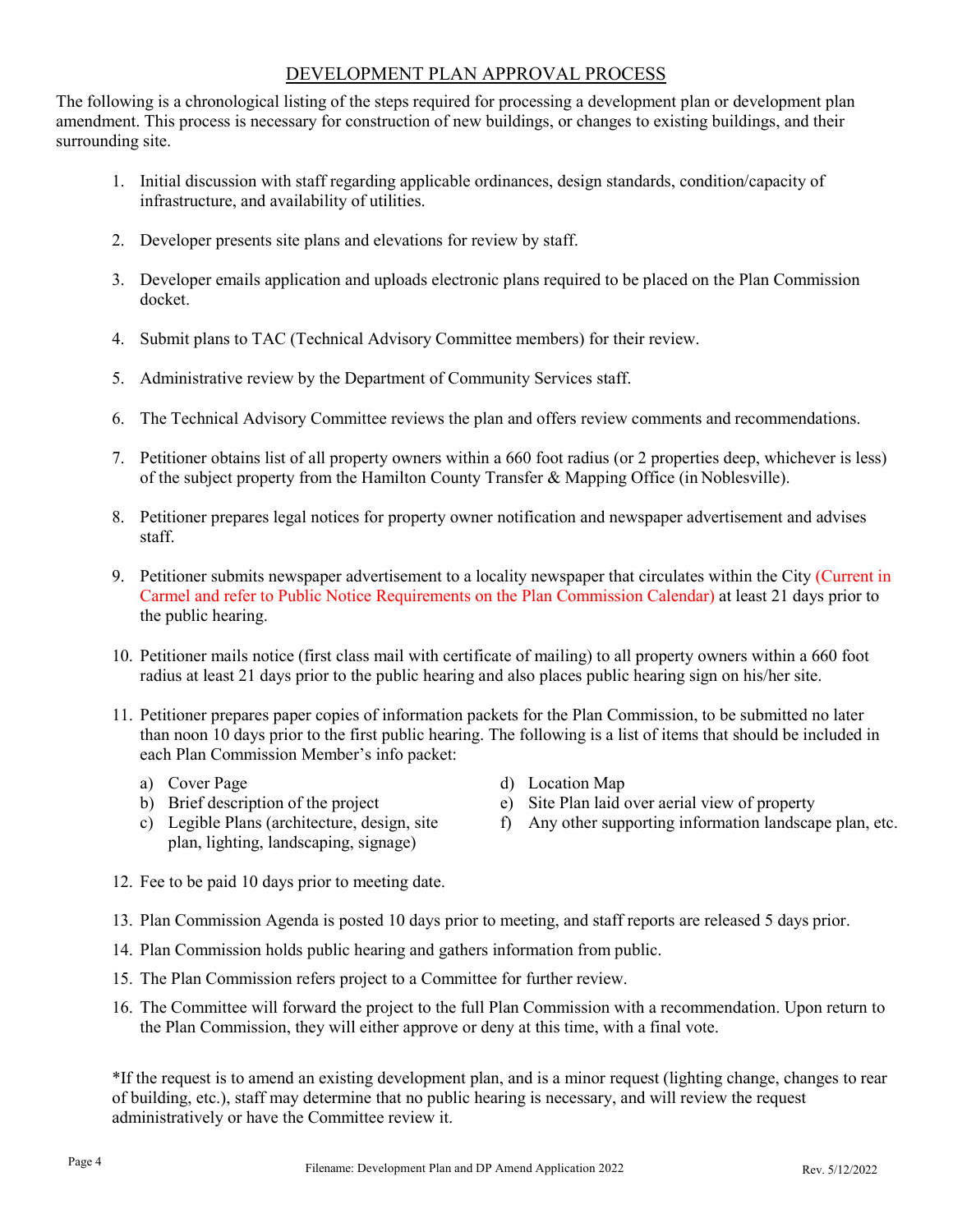### PETITIONER'S AFFIDAVIT OF NOTICE OF PUBLIC HEARING **CARMEL PLAN COMMISSION**

|                                | of the public hearing to the below listed adjacent property owners: |                                                                                                                              |
|--------------------------------|---------------------------------------------------------------------|------------------------------------------------------------------------------------------------------------------------------|
|                                | <b>OWNER(S) NAME</b>                                                | <b>ADDRESS</b>                                                                                                               |
|                                | Owner (or submit a copy of the list from the County.)               |                                                                                                                              |
|                                |                                                                     |                                                                                                                              |
|                                |                                                                     |                                                                                                                              |
|                                |                                                                     |                                                                                                                              |
|                                |                                                                     |                                                                                                                              |
| <b>STATE OF INDIANA</b><br>SS: |                                                                     |                                                                                                                              |
| believes.                      |                                                                     | The undersigned, having been duly sworn upon oath says that the above information is true and correct and he is informed and |
|                                |                                                                     | (Signature of Petitioner)                                                                                                    |
|                                |                                                                     | County of County in which notarization takes place)<br>County in which notarization takes place)                             |
|                                |                                                                     |                                                                                                                              |
|                                |                                                                     | (Property Owner, Attorney, or Power of Attorney) and acknowledge the execution of the foregoing                              |
|                                |                                                                     |                                                                                                                              |
|                                | instrument this $\frac{day}{(day)}$ day of $\frac{1}{(month)}$      | , 20<br>(year)                                                                                                               |
|                                |                                                                     |                                                                                                                              |
| (SEAL)                         |                                                                     | Notary Public--Signature                                                                                                     |
|                                |                                                                     | Notary Public--Please Print                                                                                                  |
|                                |                                                                     |                                                                                                                              |
|                                |                                                                     |                                                                                                                              |

(Tip: Actual signatures of adjacent property owners must be submitted on this affidavit if the public notice was hand delivered to an adjacent property owner. Otherwise the names can be typed/written in.)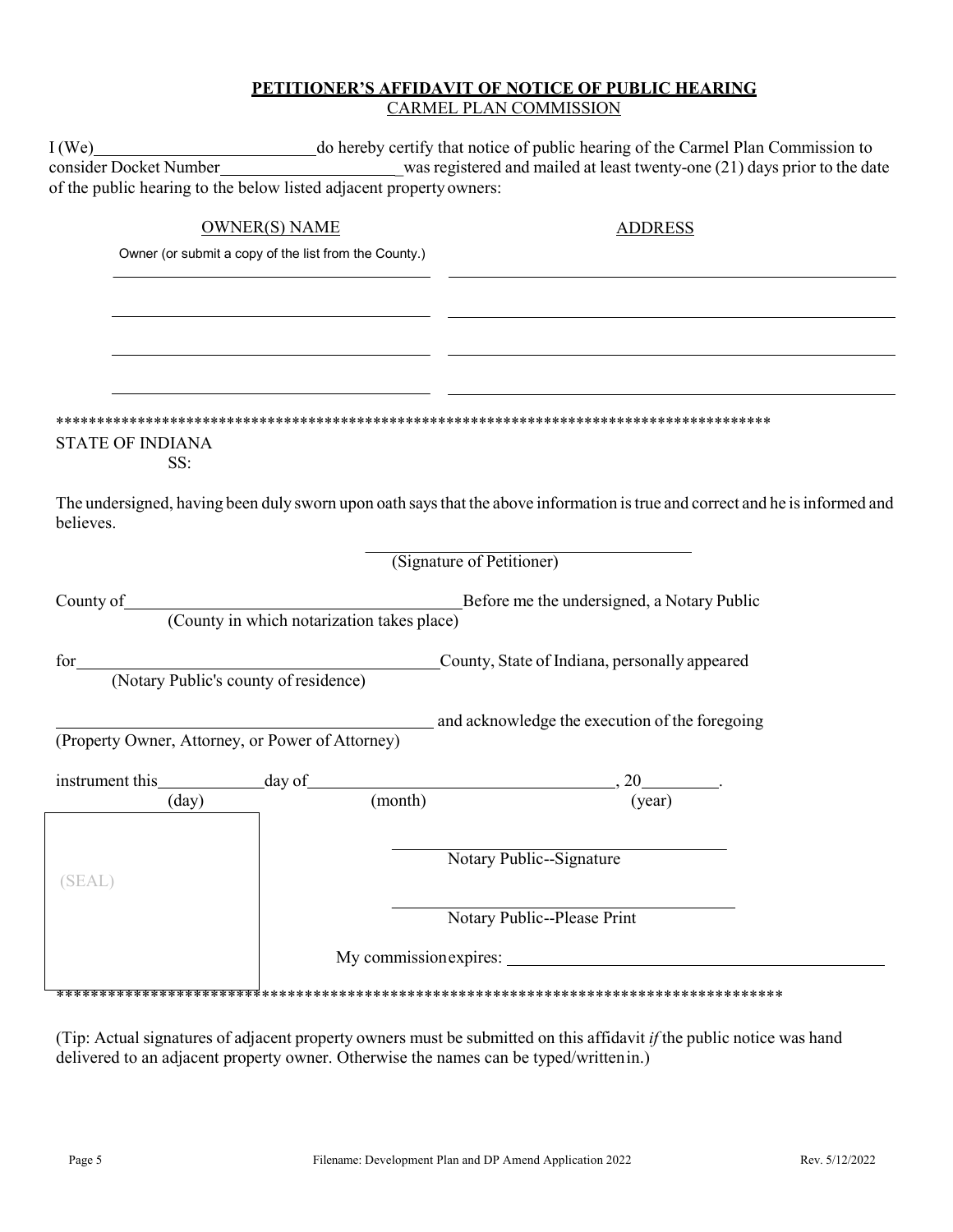# **ADJOINING PROPERTY OWNER LIST**

I, Auditor of Hamilton County, Indiana, certify that the attached affidavit is a true and complete listing of the property owners within 660 feet or two (2) property depths, whichever is less, as relating to Docket No. .

OWNER ADDRESS

| <b>EXAMPLE ONLY:</b><br>Formal list request sheet & official list<br>may be acquired from the Hamilton<br>County Auditor's Office (317-776-8400). |  |
|---------------------------------------------------------------------------------------------------------------------------------------------------|--|
| Specifically, from the Hamilton Co.<br>Real Property Dept.(317) 770-4412 or<br>at www.Hamiltoncounty.in.gov                                       |  |

Hamilton County Auditor

Date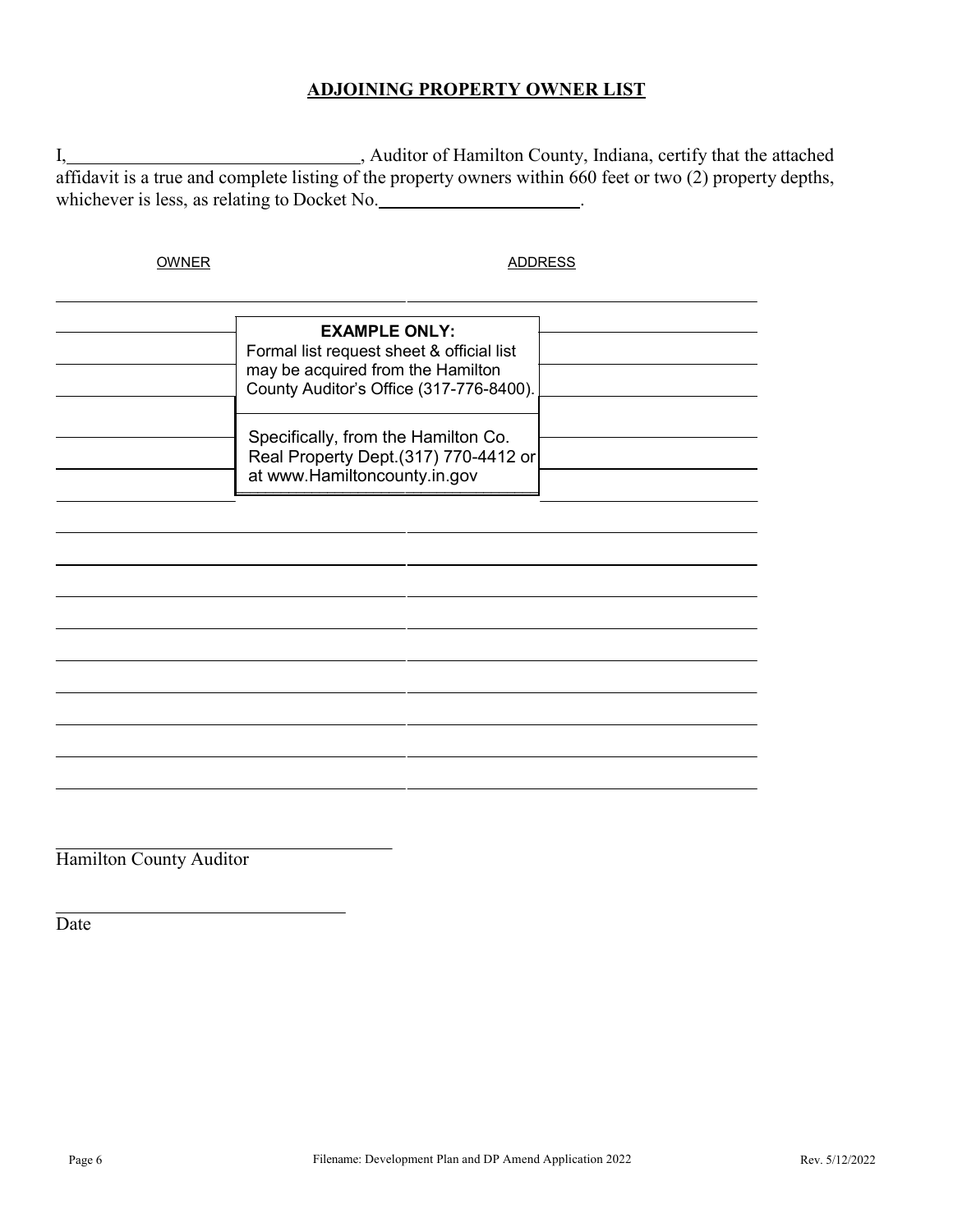# **NOTICE OF PUBLIC HEARING** BEFORE THE CARMEL PLAN COMMISSION

Docket Number:

|        | Notice is hereby given that the Carmel Plan Commission meeting on                       |
|--------|-----------------------------------------------------------------------------------------|
|        | (Date)                                                                                  |
| at     | in the City Hall Council Chambers, 1 Civic                                              |
| (Time) |                                                                                         |
|        | Square, 2 <sup>nd</sup> Flr, Carmel, Indiana 46032 will hold a Public Hearing upon a/an |

in order to:

(Application Type)

The application is identified as Docket No. \_\_\_\_\_\_\_\_\_\_\_\_\_\_.

The real estate affected by said application is described as follows: (*Insert Legal Description -or- Tax ID parcel number(s))*

All interested persons desiring to present their views on the above application, either in writing or verbally, will be given an opportunity to be heard at the above mentioned time and place.

Petitioner:

(*Note: When mailing out public notices to adjacent property owners, you must include a location map, as well*.)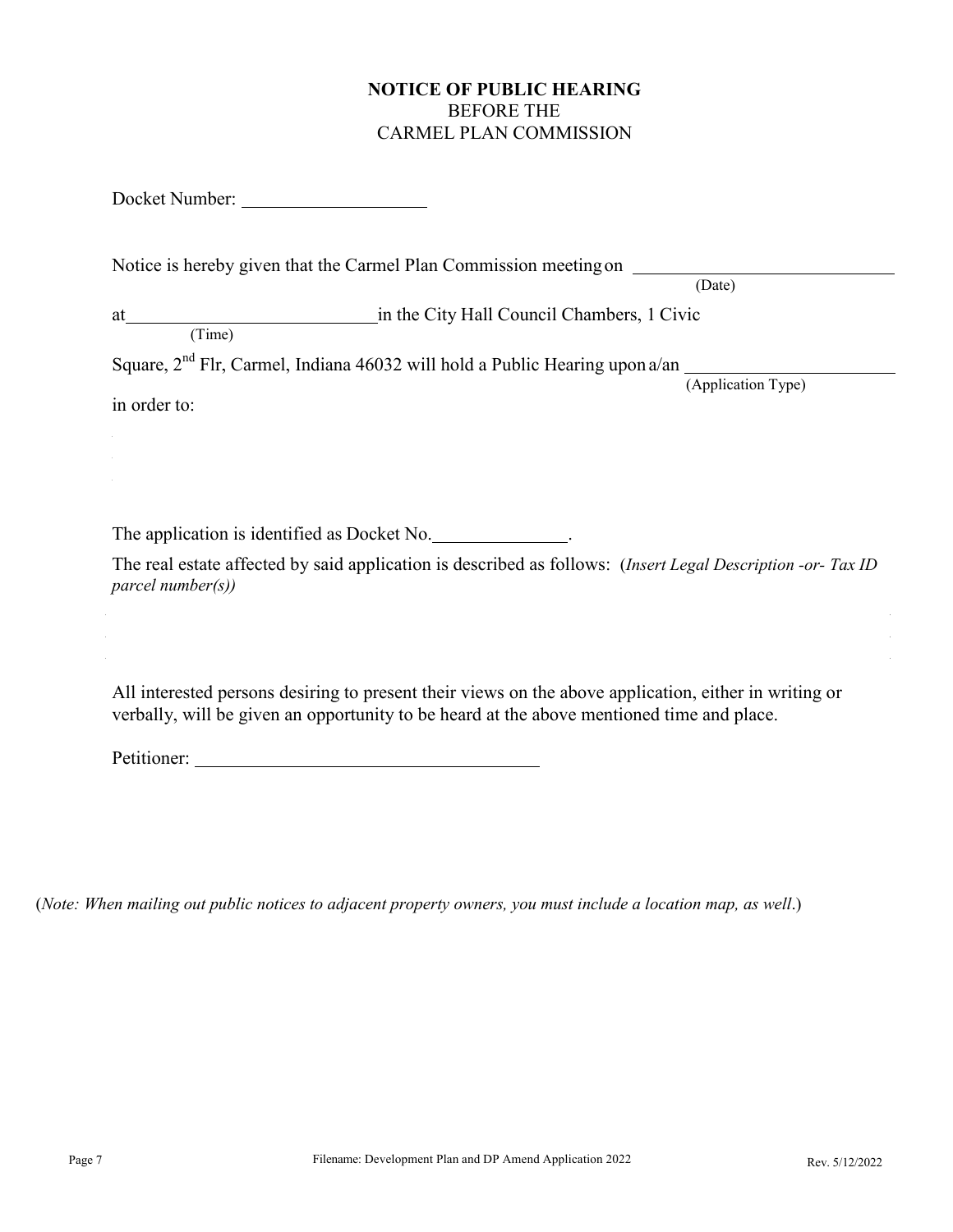#### **Plan Commission Public Notice Sign Procedure:**

The petitioner shall incur the cost of the purchasing, placing, and removing the sign. The sign must be placed in a highly visible and legible location from the road on the property that is involved with the public hearing.

The public notice sign shall meet the following requirements:

- 1. Must be placed on the subject property no less than 21 days prior to the public hearing
- 2. The sign must follow the sign design requirements: Sign must be 24" x 36" – vertical Sign must be double sided Sign must be composed of weather resistant material, such as corrugated plastic or laminated poster board The sign must be mounted in a heavy-duty metal frame
- 3. The sign must contain the following:
	- 12" x 24" PMS 288 Blue box with white text at the top.
	- White background with black text below.
	- Text used in example to the right, with Application type and Date\* of subject public hearing
	- \* The Date should be written in day, month, and date format. *Example: Tues., Jan.17*
- 4. The sign must be removed within 72 hours of the Public Hearing conclusion

#### **Public Notice Sign Placement Affidavit:**

I (We) do hereby certify that placement of the notice public sign to consider Docket

Number , was placed on the subject property at least 21 days prior to the date of

the public hearing at the address listed below:

STATE OF INDIANA, COUNTY OF , SS:

The undersigned, having been duly sworn, upon oath says that the above information is true and correct as he is informed and believes.

(Signature of Petitioner)

Subscribed and sworn to before me this day of , 20 .

\_\_\_\_\_\_\_\_\_\_\_\_\_\_\_\_\_\_\_\_\_\_\_\_\_\_\_\_\_\_\_\_\_\_\_\_\_\_\_\_\_\_\_\_\_\_\_\_\_\_\_\_\_\_\_\_\_\_\_\_\_\_\_\_\_

Notary Public

My Commission Expires: .